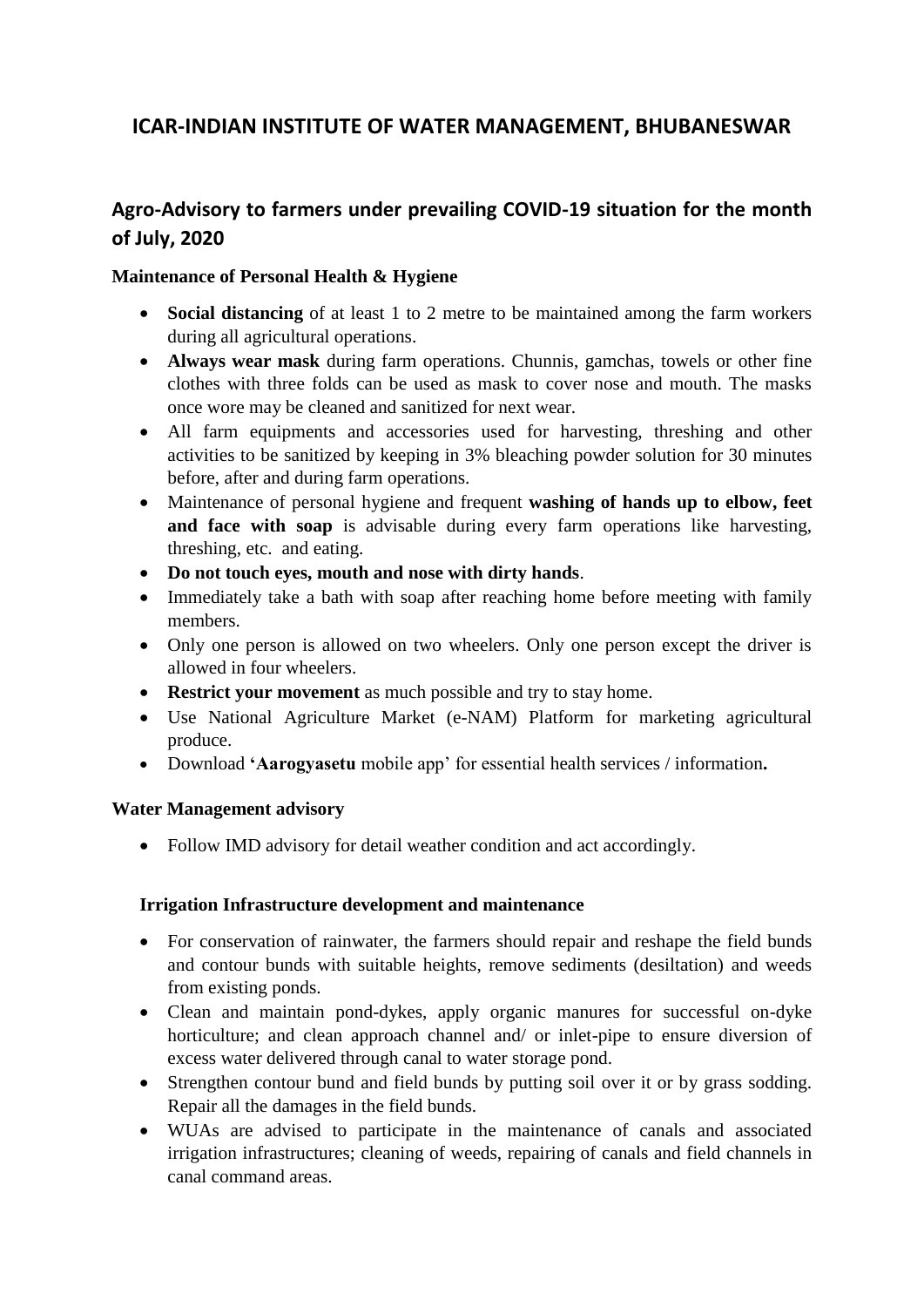- All types of wells need to be cleaned to enhance capacity and to store good quality water.
- All drainage channels where siltation has occurred, needs to be desilted before the onset of monsoon, to maintain its carrying and drainage capacity.

## **Land preparation**

- Incorporate dhanicha and sesbania in the soil for green manuring in the field where rice to be grown.
- For direct seeded rice, apply well decomposed Farm Yard Manure or cow-dung during the final land preparation. Apply full dose of phosphorus (30 kg /ha) and 2/3rd of Potash (20 kg/ha) as basal dose.
- For kharif rice, repair and reshaping of field bunds, maintain suitable bund height for rainwater harvesting in-situ and reducing runoff; collect good quality seeds of varieties according to land type.
- Before transplanting of paddy, planking or laddering should be done in puddled fields for uniform spread of water.
- Make necessary drainage arrangements to drain out rainwater from the cotton, sugarcane, maize, vegetables and other pulse crops.

## **Crop management**

- Rice seed treatment should be done  $\omega$  5 gram Emisan + 1 gram streptocyclin or with 5 gram Emisan + 2.5 gram Agromycine for 10 kg of seeds dipped in 10 liter water for 24 hour.
- For enhancing germination and quick establishment of rice nursery, the water soaked treated seeds should be put in gunny bags and hot water treatment should be given.
- Rice nursery preparation- prepare the seed bed of 6 inch height and 3 ft wide with convenient length; apply manure and fertilizers; use 30-40 kg seeds for one ha transplanting; make channels in-between strips to drain out excess rainfall/ water.
- Complete the sowing of direct seeded rice with good quality seeds at the rate of 30 kg/ha.
- Avoid using urban wastewater for land preparation. If it is the only water source, then do not use directly from wastewater channels or source. Allow to settle for at least 48 hours after using bleaching powder at the rate of 4 -5 gram per 1000 litre water.
- Sow non-paddy crops viz., maize, cowpea, pulses (arhar, blackgram,) ragi, groundnut, sesame, ricebean, castor, pumpkin, sweet potato, okra, brinjal, pumpkin, clusterbean in upland or well drained field.
- Best time for pineapple sucker plantation in raised bed system with a spacing of  $30 X$ 45 cm.
- Best time for spine gourd planting in trellis system.
- Apply recommended dose of fertilizers to perennial fruit crops such as mango, guava, sapota, coconut, custard apple in this month.